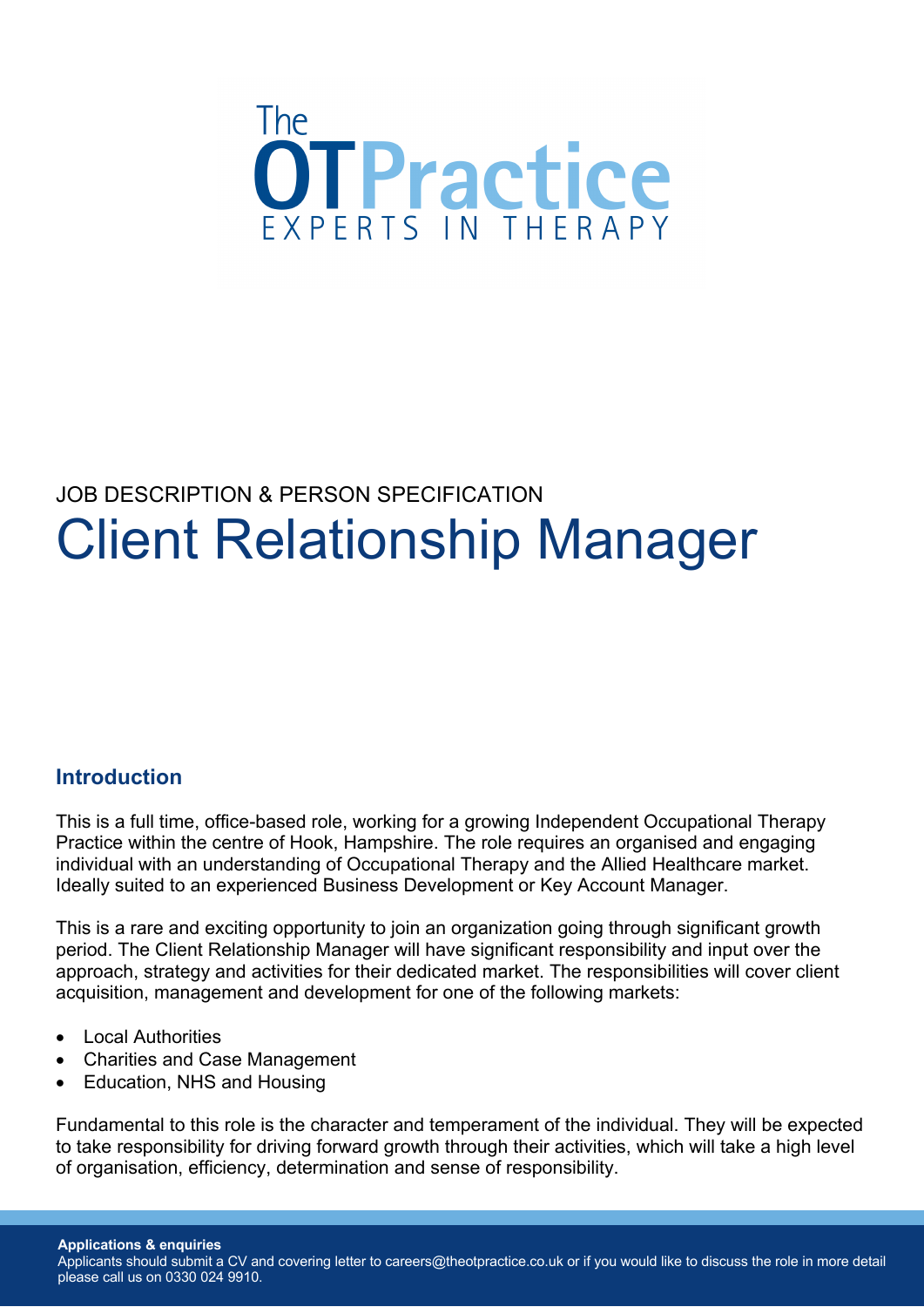## **Our Company ethos**

- We make clients & potential clients feel understood and provide sound professional advice
- We are friendly & caring, but always remain professional
- We are socially responsible if there is a better option for a prospective client then we say so
- We are client-focused and want to ensure our clients feel they are in safe hands
- We are driven and go the extra mile if that is what is needed to keep a client happy

# **Details of the role**

The Client Relationship Manager will be responsible for:

## **Acquisition**

- Responsible for achieving the new acquisition revenue targets
- Establishing tactics, planning initiatives and strategy to acquire new clients
- Source and develop a strong and qualified client acquisition pipeline
- Being the primary coordinator on negotiations
- Leading the contract set up and working with the relevant TOTP teams to launch the service

#### Client Relationship Management

- Responsible for achieving the repeat business revenue targets
- Establish and develop strong multi contact relationships between senior decision makers and influencers in client organisations, associated Intermediaries and/or third parties
- Build detailed knowledge of each of client, key stakeholders and their strategy/approach to fully understand their aims, objectives and ambitions.
- Responsible for leading client review meetings during contract delivery with the support of relevant TOTP teams.
- Meetings will be held both remotely and F2F at a variety of locations in the UK.

#### Enhance and Evolve

- Responsible for enhancing and evolving contracts to achieve revenue targets
- Work consultatively with clients on their strategies, services and programmes, proactively identifying opportunities for further expansion of our services.
- Secure development opportunities and coordinating with relevant TOTP teams as required.

#### Service Delivery

- Work with relevant TOTP stakeholders to ensure delivery of agreed Statement of Works including operational KPI's, client service standards and other contractual commitments as required.
- Responsible for leading the contract completion and closure client review meeting.

#### Market and Customer Insight

- Develop and maintain an in depth knowledge and understanding of TOTP products and services.
- Ability to demonstrate the benefits and differentiators the products and services deliver to our clients and service end users.
- Know and share market trends and developments, competitor activity and client feedback to continuously improve and develop TOTP services and Client experience.